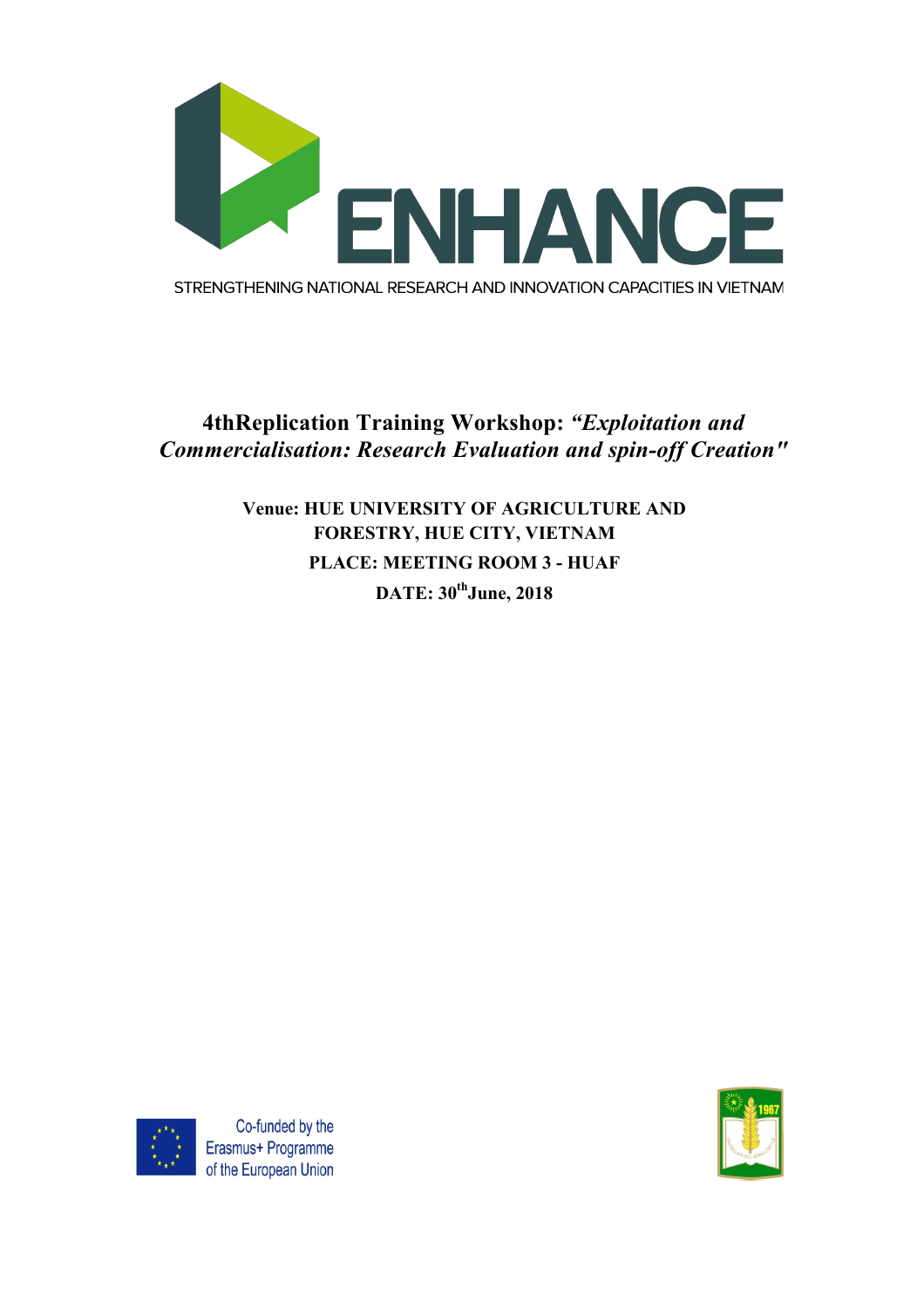

**Project Acronym**: ENHANCE **Project Title**: strEngthening National researcH And iNnovation Capacities in viEtnam **Contract Number**: 2015-3574/001-001

**Project Reference Number**: 561749-EPP-1-2015-1-ES-EPPKA2- CBHE-SP

## **Venue: HUE UNIVERSITY OF AGRICULTURE AND FORESTRY, HUE CITY, VIETNAM PLACE: MEETING ROOM 3 - HUAF**

| <b>Expected</b> | After this workshop, participants shall be able gain:                                                                          |
|-----------------|--------------------------------------------------------------------------------------------------------------------------------|
| results         | • To increase their knowledge on key topics for a better R&I<br>management and implementation.                                 |
|                 | • To understand advantages and disadvantages of creation of start-<br>up and spin-off unities in academic and research sphere. |
|                 | • To show some good cases of spin-off and business engagement of<br>researchers at HUAF                                        |

• To define the mission and services of start-up and spin-off bodies in R&I structure.